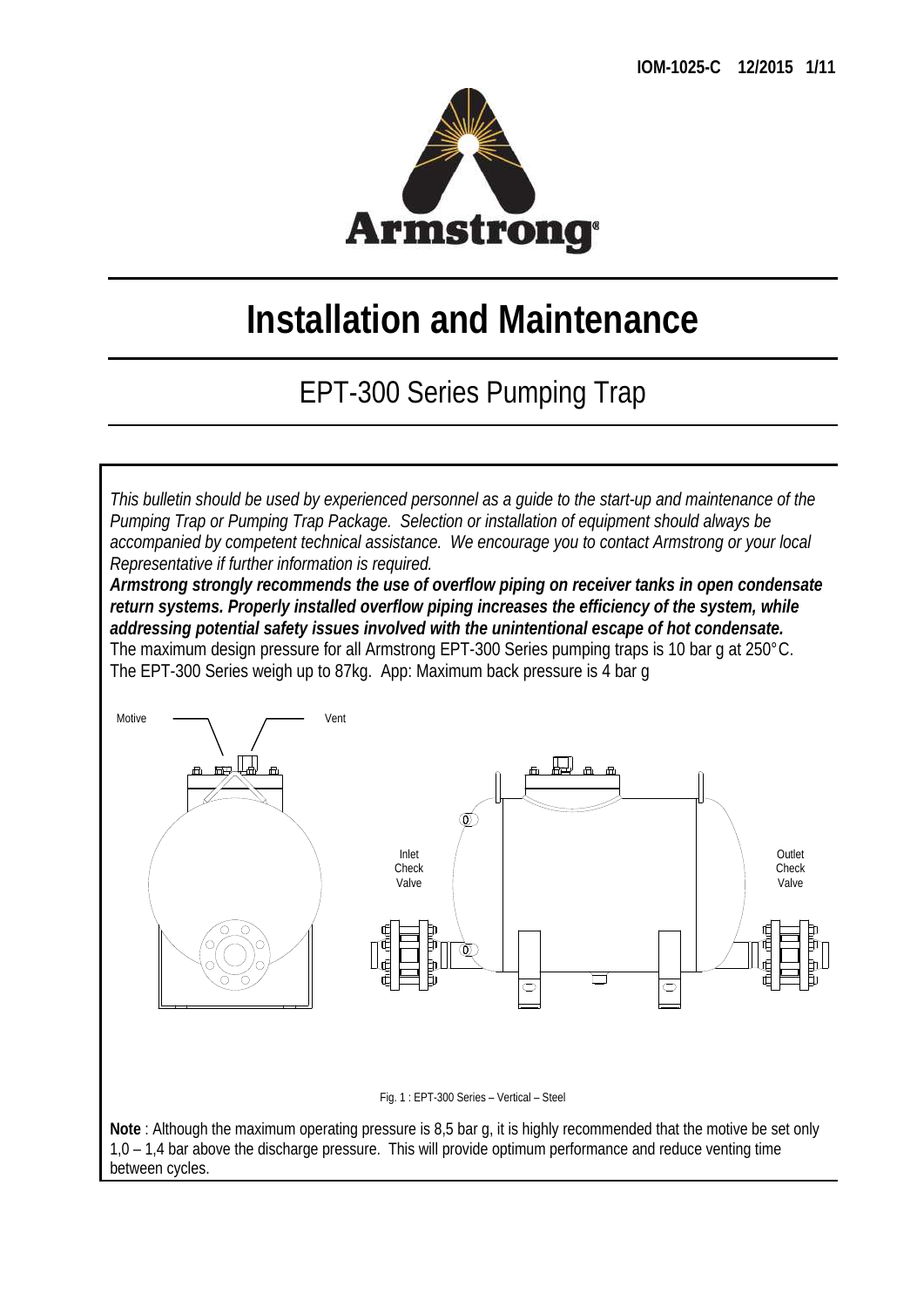

## **Pumping Trap Operation**

- 1. At start up, the float lies at its lowest position in the bottom of the tank. The motive inlet valve is closed and the vent valve is open.
- 2. Liquid enters the pump body by gravity through the inlet check valve. Back pressure (typically) holds the discharge check valve closed. The float becomes buoyant and begins rising.
- 3. Continued rising of the float, through linkage, increases spring tension until the float reaches its upper tripping point. Energy is then released instantly from the springs, causing the linkage to snap upwards over center.

This upward motion opens the inlet valve and closes the vent valves simultaneously.

- 4. Steam, air or gas enters the inlet valve and builds pressure inside the pumping trap. This pressure will close the inlet check valve and force liquid out through the discharge check valve as it opens.
- 5. The discharge cycle will lower the float level and, through linkage, increase spring tension until the float reaches the lower tripping point. Energy is then released instantly from the springs, causing the linkage to snap over center downward.

This action will close the motive inlet valve and simultaneously open the vent valve.

6. Venting or pressure from the body opens the inlet check valve and closes the discharge check valve. Liquid now flows by gravity through the inlet check valve into the pumping trap body as a new cycle begins.

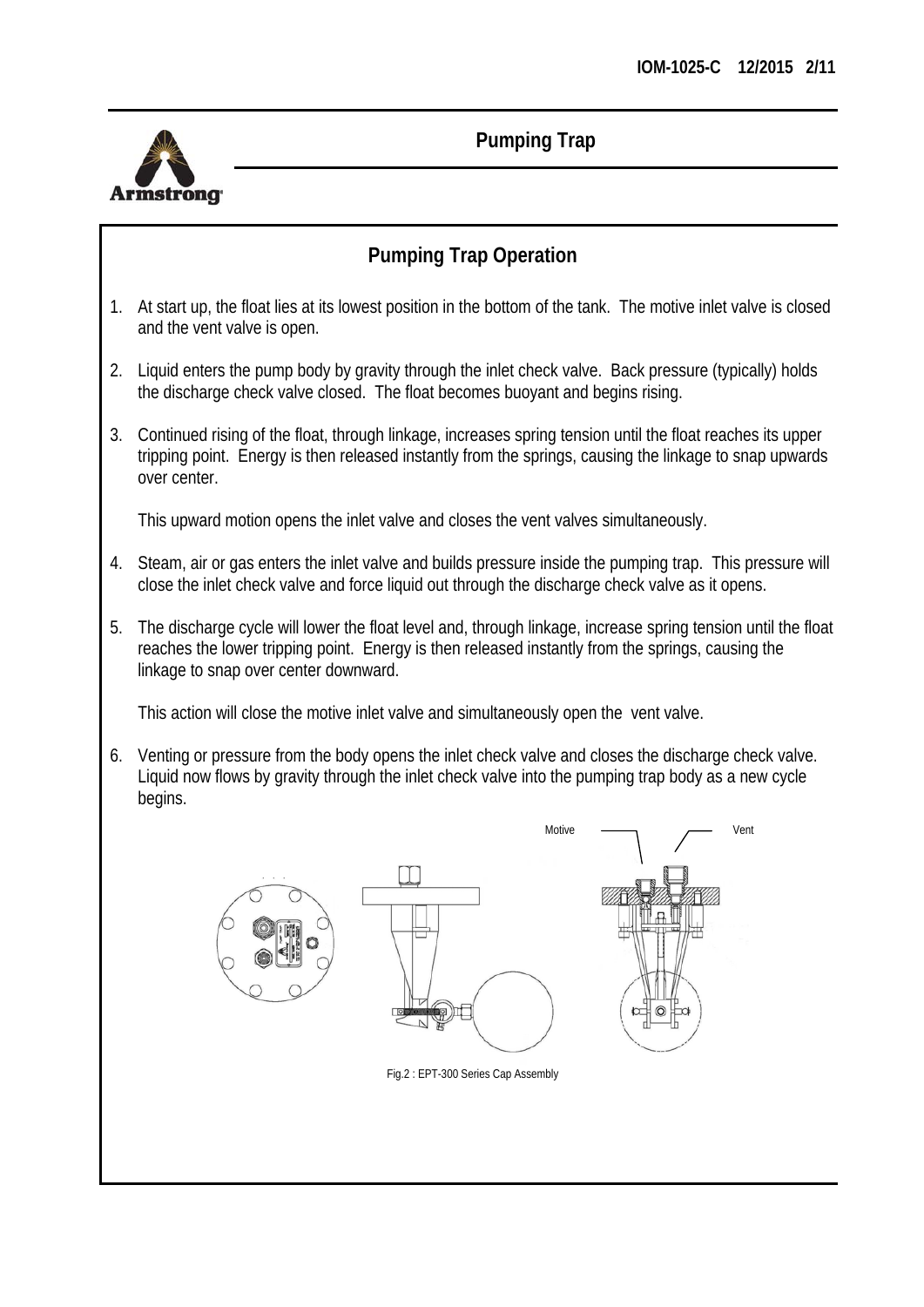

**Note : On pre-piped packaged units, inspect and tighten all threaded fittings (such as unions, etc.) that may have loosened during shipment.** 

#### **Filling Head :**

Install the pumping trap below the equipment being drained. A minimum filling head of 300 mm is recommended for all models of the EPT-300 Series. Filling head is the distance between the bottom of a vented receiver or reservoir pipe and the top of the pumping trap cap. See typical hook-up on page 6 for an example. All inlet fittings must be fully ported and match the pump's liquid inlet connection size. Greater fill heads increase the capacity of the pump trap. Reference (Table CRE-195-4) capacity chart for multiplying factors for other filling heads in Catalog.

#### **Liquid Reservoir :**

Liquid flowing from the equipment being drained must be stored during the pump's discharge cycle. A liquid reservoir (pipe reservoir) or vented receiver should be installed in a horizontal plane to prevent flooding of the equipment. Please contact your local Armstrong representative for questions regarding reservoir pipe sizing or reference reservoir sizing data from page CRE-200 in Catalog. Also see typical hook-ups on page 6 in this installation bulletin.

#### **Check Valves :**

NOTE : The pumping trap will not function without inlet and discharge check valves. Connect the Armstrong supplied check valves to the pump. Both inlet and discharge check valves are stainless steel wafer type check valves. **The uses of Armstrong supplied check valves is necessary to ensure the pump will attain published capacities**. Best performance is achieved when a minimum 300mm of horizontal pipe is used before the inlet check valve or after the discharge check valve.

The following guidelines apply if the Pumping Trap is installed without Armstrong supplied check valves. -- Inlet check valves should be PN40 – Class 150 (minimum). Pipe size of the check valve must match the size of the pump's liquid inlet connection.

-- Discharge check valves should be PN40 – Class 150 (minimum). Pipe size of the check valve must match the size of the pump's liquid inlet connection.

#### **Motive Inlet Piping :**

Connect the motive force piping (steam, air or inert gas) to the inlet connection on the pump cap. Proper piping and trapping of the motive supply line must include a strainer, check valve, properly sized drip leg with mud pocket, and drip trap. The drip trap discharge line should be connected to the reservoir piping or vented receiver when practical. See figure 3 and 4 on page 6. It is recommended to install a union near the motive inlet (valve seat) to provide quick access to the externally removable seat.

**Note** : To visually determine the location of the **motive** connection for Series EPT-300, look into the pumping trap's **condensate** inlet and the **motive** connection will be on the **right** side of the cap (the smallest one).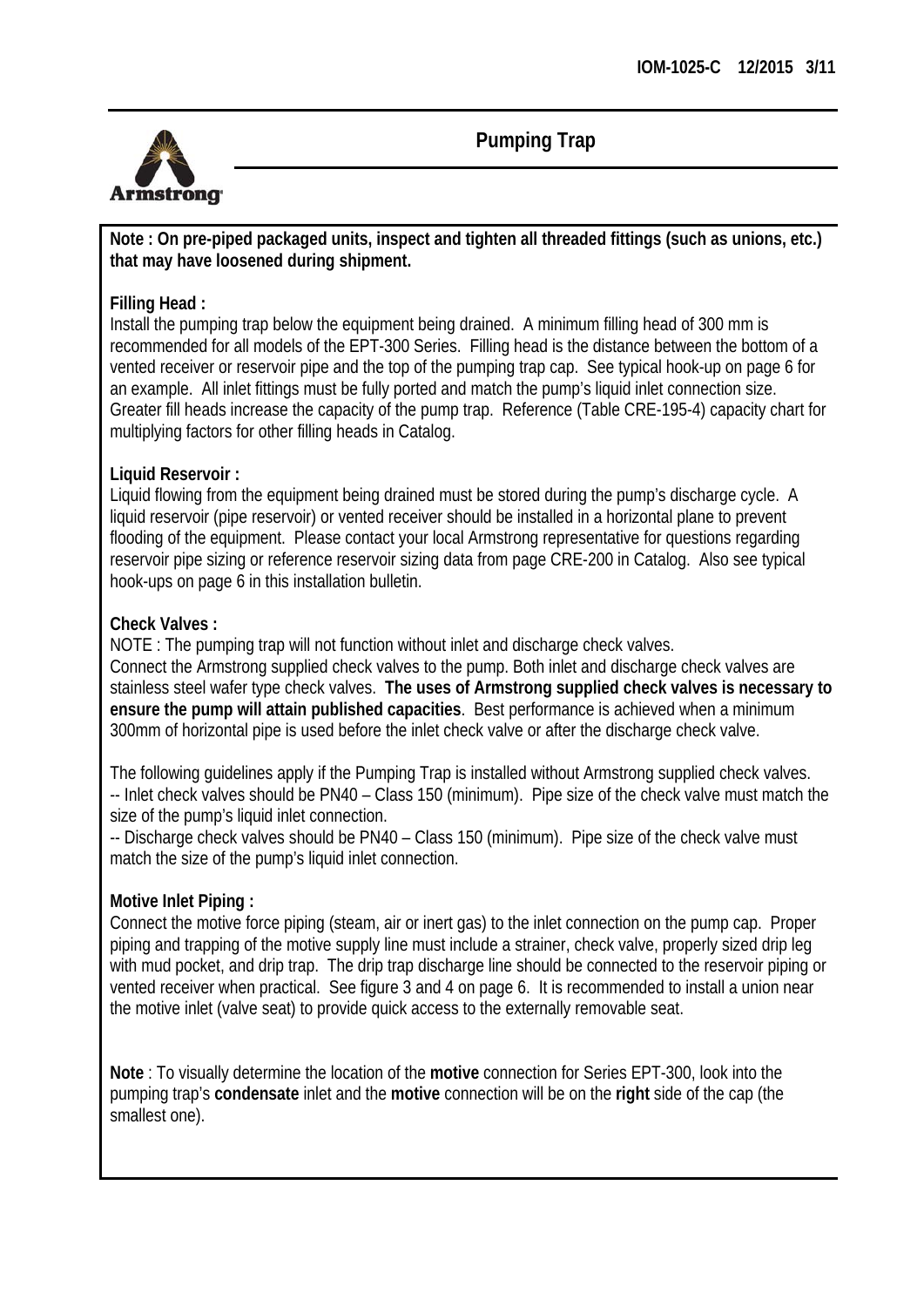

**Maximum motive pressure for the pump trap is 8,5 bar g**. A pressure reducing valve must be used when the motive pressure exceeds 8,5 bar q. It is also recommended that that motive pressure be set between 1.0 – 1.4 bar above total discharge pressure (total discharge pressure = vertical lift in bar plus return line pressure). This pressure setting keeps venting time to a minimum and, when using steam, reduces the temperature differential. The PRV should be installed as far from the pump trap as possible. A good rule is to use a minimum of 10 pipe diameter from the end source. Example : DN25 x 10 = 250 mm

Installation of a safety relief valve and pressure gauge is recommended in the motive force supply line. The relief valve should be set for 10 bar g.

#### **Vent Connection ("Open System" – vented to atmosphere):**

Piping from the pump's cap connection labeled ''Vent'' should be installed vertically upward when possible and unrestricted. If piping travels greater than one meter, the piping should be expanded to one inch or greater. If a horizontal run is required, this line should be pitched toward the pump trap in order to be self draining. It is recommended to install a union near the vent connection (valve seat) to provide quick access to the externally removable seat.

**Note** : To visually determine the location of the **vent** connection for Series EPT-300, look into the pumping trap's **condensate** inlet and the **vent** connection will be on the **left** side of the cap (the largest one)

#### **Vent Connection (Closed loop system):**

From the pump cap connection labeled ''Vent'', the equalizing line should be routed to the top of the equipment being drained or it's outlet piping immediately after the heat exchange equipment. An Armstrong thermostatic air vent is recommended (for steam) at the high point of the exhaust line (see figure 5 on page 7). Piping of the equalizing line should be a minimum DN25 diameter and must be pitched in order to be self draining.

If pressure from the equipment being drained could ever exceed back pressure against the pump, a properly sized inverted bucket steam trap with a large vent or a float and thermostatic trap must be installed between the pump and discharge check valve (see figure 7 on page 7).

**Packaged Receiver Vent Connections:** The receiver vent must be unrestricted and atmospherically vented unless a PED coded tank is specified.

**Packaged Pump Trap Vent Connections:** Piping from the pump's cap connection labeled "vent" should be installed upward to connect with the receiver vent line, and be a minimum DN25 diameter.

#### **Packaged Connections:**

NOTE: All receiver tanks should be operated at atmospheric pressure (vented) unless the package was ordered with a PED coded tank.

A pumping trap receiver package designates the number of pumps with a "S" for single (one pump), "D" for duplex (two pump), "T" for triple (three pump), and "Q" for quad (four pumps).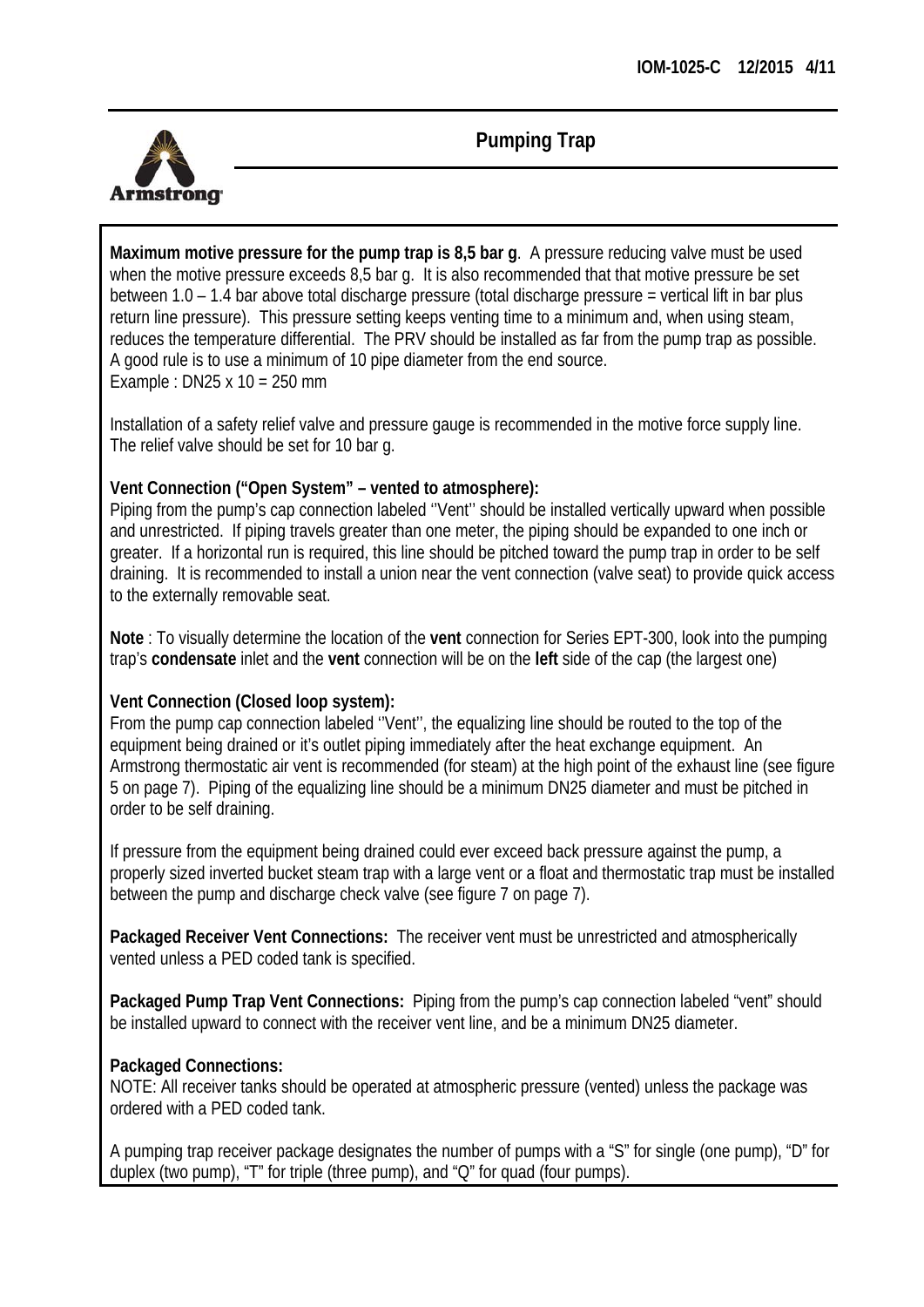

## **START-UP**

- 1. Slowly open motive force (steam, air or inert gas) supply to Pumping Trap providing pressure to the inlet valve. Check for proper operation of drip trap on the motive line if using steam.
- 2. Open isolation valves leading to pump liquid inlet and discharge lines.
- 3. Open any additional valves upstream allowing liquid to enter Pumping Trap from the equipment being drained. Pump will begin discharging when body is nearly full.
- 4. Proper operation includes an audible exhaust after each pump cycle. If operation doesn't seem proper, recheck the installation and start-up procedure. Contact Armstrong or your local Armstrong Representative if necessary.
- 5. If overflow piping is used on a receiver, check that a water seal has formed to prevent venting of steam during operation. One suggestion would be the use of a "P"-Trap to form a sufficient water seal. Armstrong strongly recommends the use of overflow piping on receiver tanks in open condensate return systems. Properly installed overflow piping increases the efficiency of the system, while addressing potential safety issues involved with the unintentional escape of hot condensate.

#### **Maintenance**

1. Close the valves in the motive supply, vent, condensate supply and discharge lines. Also close the shut-off valve to the receiver for packaged units. **Make sure that the pumping trap is completely relieved of pressure before breaking any connections.**

**NOTE: if a problem is suspected with motive or vent valve and seat combinations, the pump cap may not need to be removed. The seats are externally replaceable. This provides for visual inspection and cleaning of the valves without removal of the cap.** 

2. Break motive inlet and vent (all cap) connections. Remove bolts and lift the cap. A 381 mm withdrawal distance is required in order to remove the mechanism assembly with float for all Armstrong Pumping Traps.

**NOTE: mechanism assembly is factory set. No adjustment to mechanism assembly should be made.** 

- 3. Inspect the mechanism for freedom of movement. Remove any dirt or scale inhibiting the motion of the mechanism (see figure 2 on page 2).
- 4. Check condition of the springs. If defective, remove retaining clips and slide springs (with spring ends) from pins. Replace springs (with spring ends) and install new retaining clips. Once the retaining clips have been removed they should **not** be reused.
- 5. Check the float for pinhole leaks, dents, or corrosion. Immerse in hot water and look for air bubbles to detect pinhole leaks.
- 6. Inspect seating surfaces of motive inlet and vent valves for evidence of wear. Clean the surfaces. Each valve slides out from its position in the valve actuator. Reinstall or replace parts as necessary. Removal of the inlet or vent seat may require replacement of the appropriate metal gasket before either seat is reinstall or replaced.
- 7. Inspect inlet and discharge wafer check valves for free movement. It is important that both check valves are able to fully seat. Foreign material or debris may damage seating surfaces.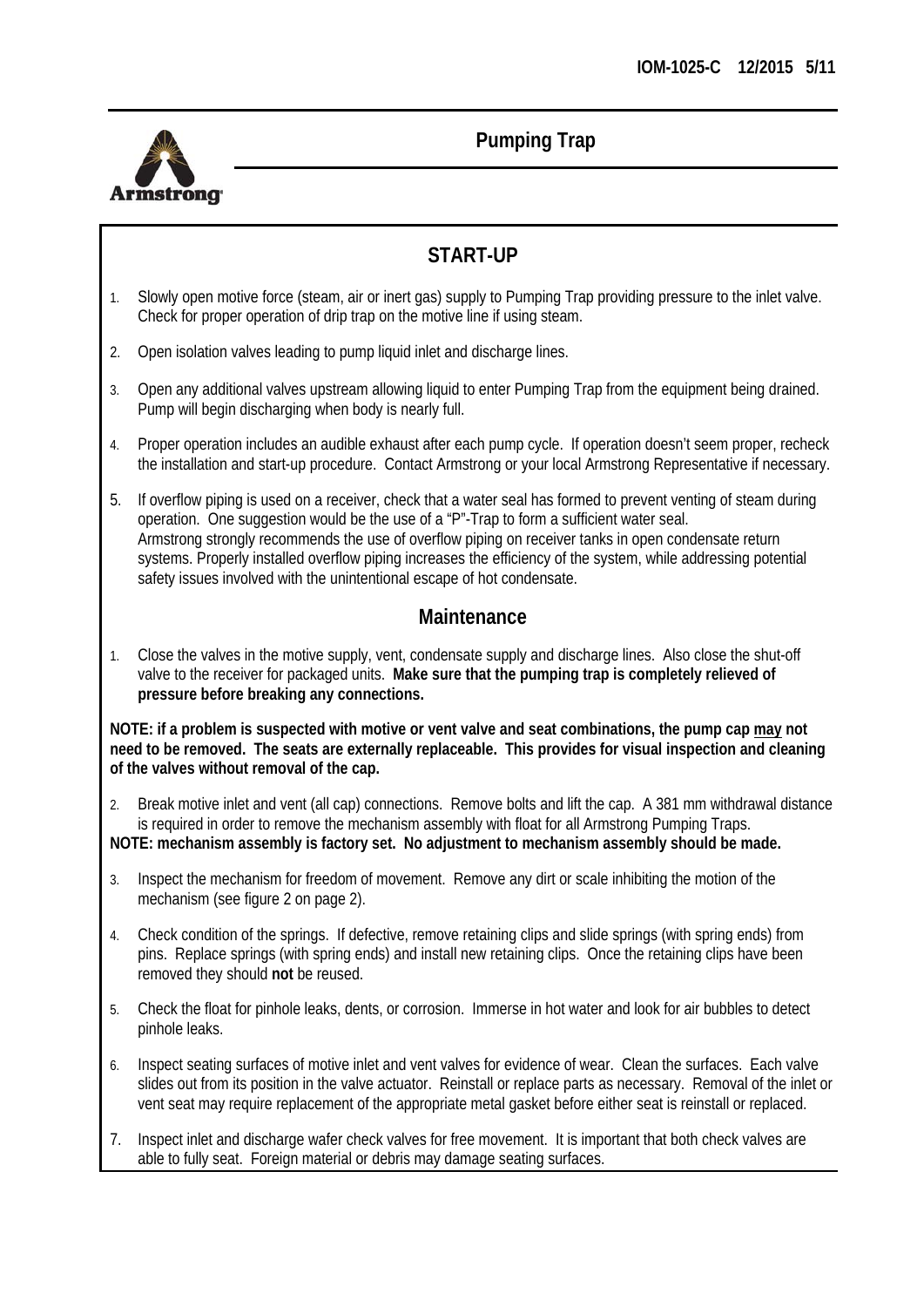

Exchange

Steam Trap

Filling Head

Exchange

Steam Trap

Multiple Trap

Discharges

Vent

Check Valve

T

Vented

Receiver

**Pumping Trap** 

## **TYPICAL HOOK-UPS**

**NOTE:** Hook-up sketches depict the Pumping Trap for clarity. However, the cap inlet and vent connections are actually located closer to each other than shown.



 $\ddot{\phantom{1}}$ Equalizing

.<br>Line

Inle

Pumping Trap

Check Valve

ΤĤ

Strainer

Steam

Trap

## **Vented Systems**

**FIGURE 3 :** Condensate drainage to vented receiver with overhead condensate return. Use of the Pumping Trap, combined with proper sizing of the steam trap and receiver assures successful coil drainage under low pressure conditions.

**FIGURE 4 :** Pumping of condensate from vented receiver handling multiple steam trap discharges. Motive force of steam is depicted.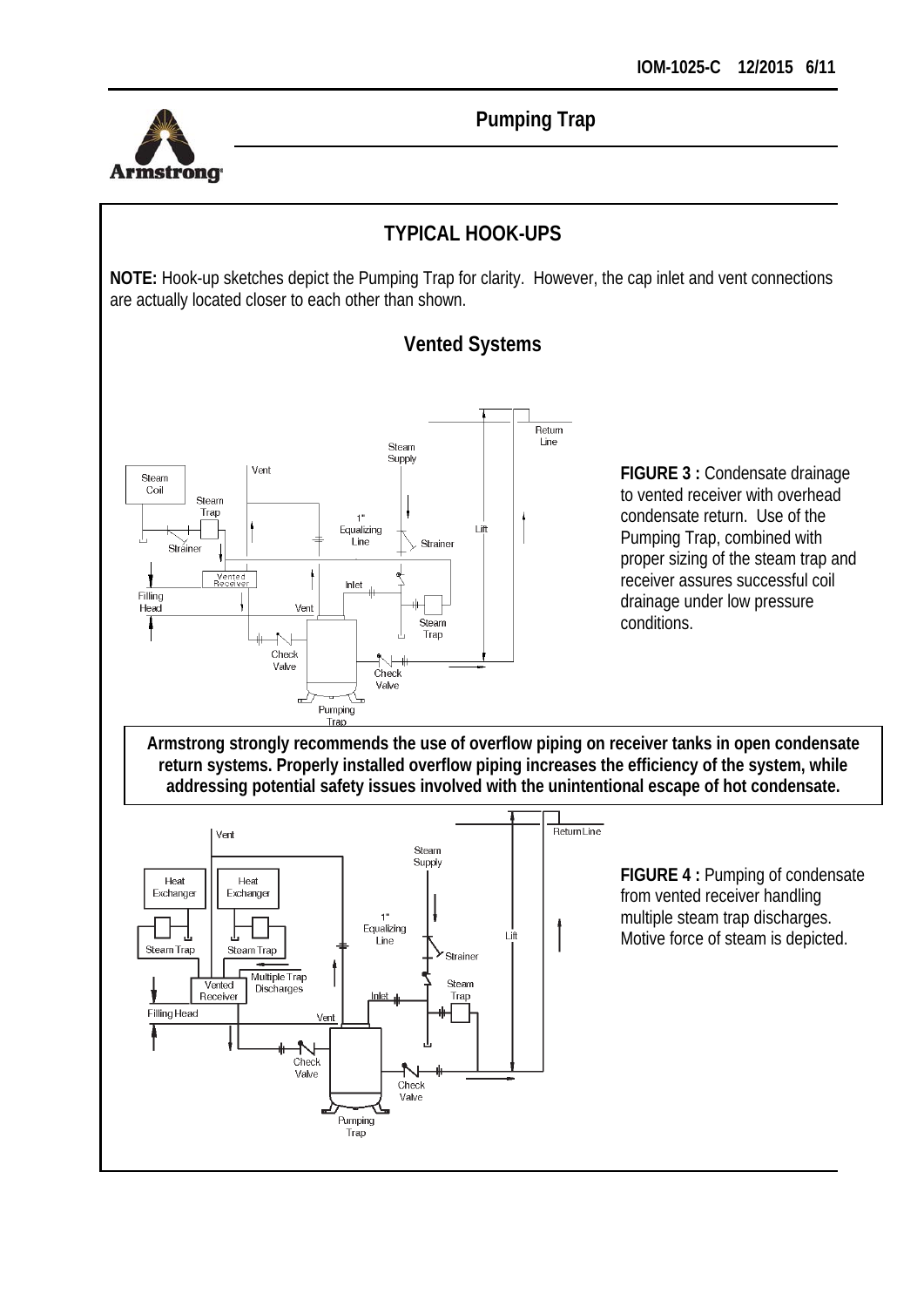

## **Closed Loop Systems**

A closed loop system must be installed with caution and if any questions arise, contact Armstrong Fluid Handling's Application Engineering Department.



**FIGURE 5 :** Draining steam coil or heat exchanger when pressure in heat exchanger is lower than return line pressure combined with overhead lift. Please note the equipment is not trapped. In this application the pumping trap is used as both a steam trap and a pump.

**FIGURE 6 :** Draining lquid from equipment under vacuum. The Pumping Trap provides drainage assistance whether liquid is to gravity or overhead.

**FIGURE 7 :** Drainage from a heat exchanger in a closed-loop system where the supply pressure may be higher or lower than the back pressure. If the heat exchanger pressure exceeds the back pressure the pumping trap will be idle and the steam trap will prevent the steam from ''blowing through'' into the return line. Motive force of steam is depicted. *NOTE: It is suggested that Armstrong 's Application Engineering Department be contacted prior to installation.*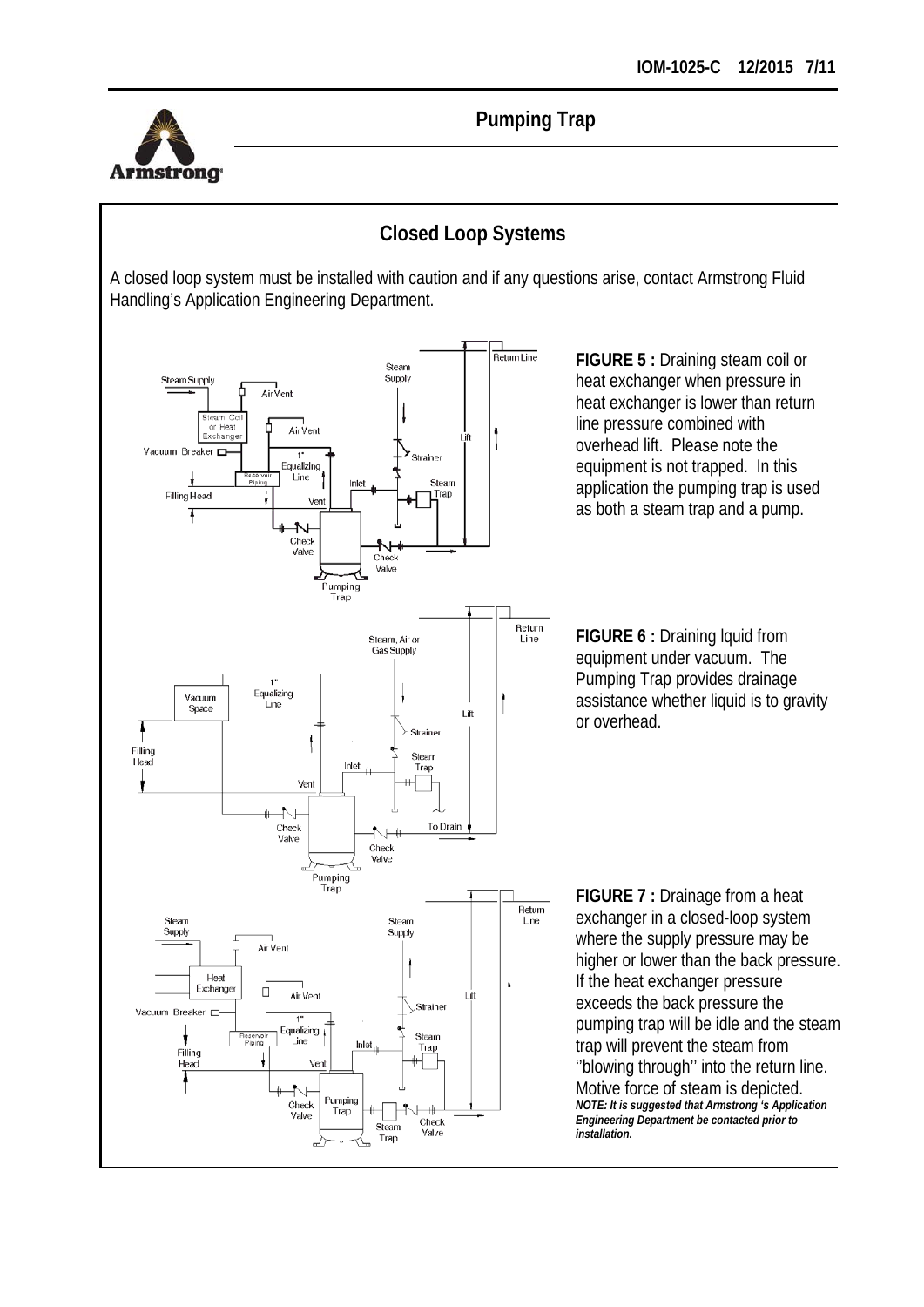

## **TROUBLE SHOOTING FLOW CHART**

| Open necessary valve(s)<br>Yes<br>Is condensate discharge line valved off?<br><b>No</b><br>Yes<br>Is motive pressure too low to<br>Increase motive pressure to 1<br>overcome back pressure?<br>bar greater than back pressure<br><b>No</b><br>Yes<br>Yes<br>Is pump vented to<br>Make certain vent is<br>Is pump airbound?<br>line atmosphere?<br>No<br>For closed loop:<br>Isolate pump vent line from pressurized equipment and with<br>personnel clear, break vent connection piping. If pump cycles,<br>make sure line is self-draining and consider a thermostatic air<br>vent at hign point in vent line (if steam is used). |                                             | Is motive inlet supply closed?<br><b>No</b> |  | <b>No</b> |  |  |  |                                |
|------------------------------------------------------------------------------------------------------------------------------------------------------------------------------------------------------------------------------------------------------------------------------------------------------------------------------------------------------------------------------------------------------------------------------------------------------------------------------------------------------------------------------------------------------------------------------------------------------------------------------------|---------------------------------------------|---------------------------------------------|--|-----------|--|--|--|--------------------------------|
|                                                                                                                                                                                                                                                                                                                                                                                                                                                                                                                                                                                                                                    | Is the pumpingtrap filling with condensate? |                                             |  |           |  |  |  |                                |
|                                                                                                                                                                                                                                                                                                                                                                                                                                                                                                                                                                                                                                    |                                             |                                             |  |           |  |  |  |                                |
|                                                                                                                                                                                                                                                                                                                                                                                                                                                                                                                                                                                                                                    |                                             |                                             |  |           |  |  |  |                                |
|                                                                                                                                                                                                                                                                                                                                                                                                                                                                                                                                                                                                                                    |                                             |                                             |  |           |  |  |  |                                |
|                                                                                                                                                                                                                                                                                                                                                                                                                                                                                                                                                                                                                                    |                                             |                                             |  |           |  |  |  |                                |
|                                                                                                                                                                                                                                                                                                                                                                                                                                                                                                                                                                                                                                    |                                             |                                             |  |           |  |  |  |                                |
|                                                                                                                                                                                                                                                                                                                                                                                                                                                                                                                                                                                                                                    |                                             |                                             |  |           |  |  |  | unrestricted and self draining |
|                                                                                                                                                                                                                                                                                                                                                                                                                                                                                                                                                                                                                                    |                                             |                                             |  |           |  |  |  |                                |
|                                                                                                                                                                                                                                                                                                                                                                                                                                                                                                                                                                                                                                    |                                             |                                             |  |           |  |  |  |                                |
|                                                                                                                                                                                                                                                                                                                                                                                                                                                                                                                                                                                                                                    |                                             |                                             |  |           |  |  |  |                                |
|                                                                                                                                                                                                                                                                                                                                                                                                                                                                                                                                                                                                                                    |                                             |                                             |  |           |  |  |  |                                |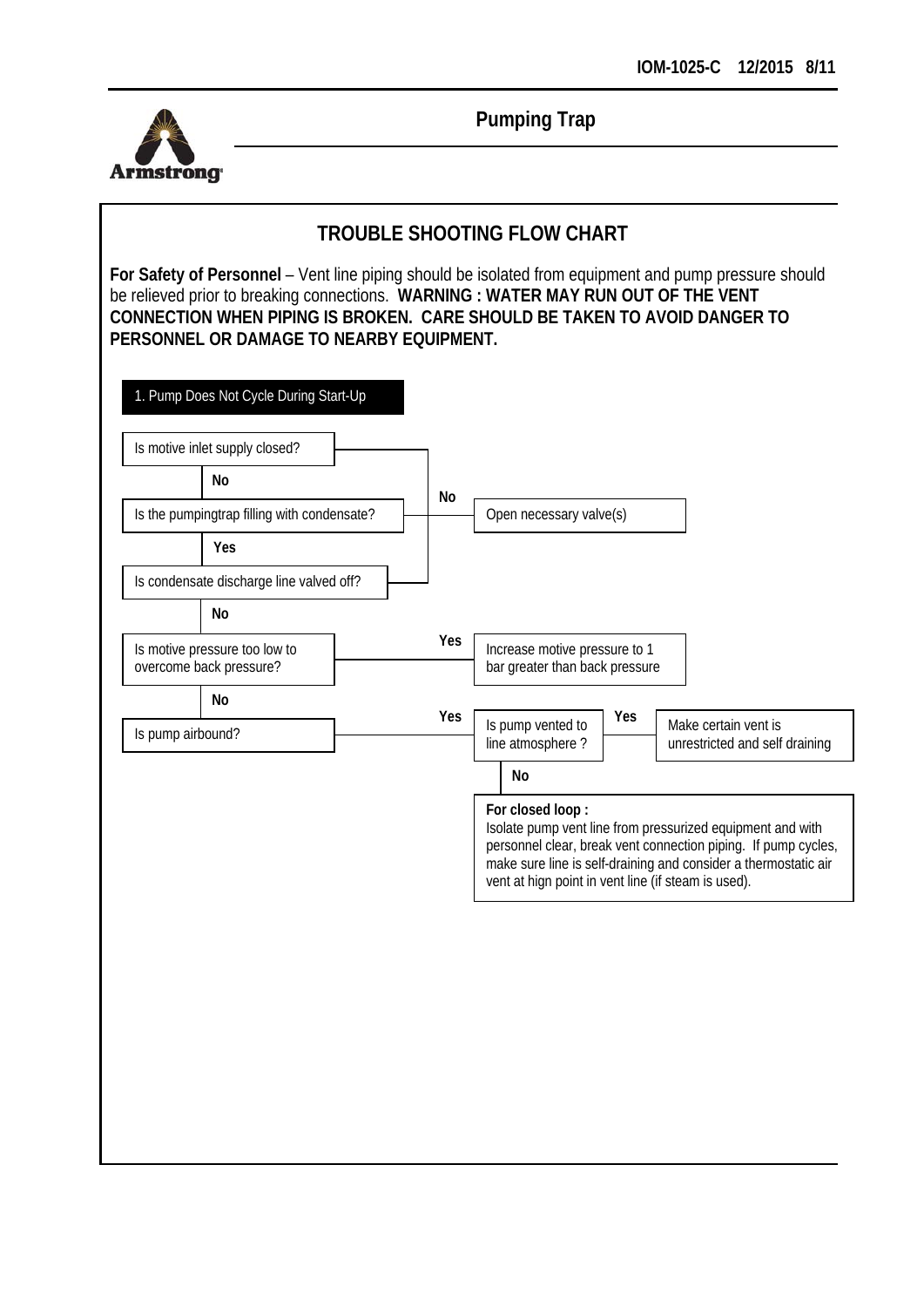

## **TROUBLE SHOOTING FLOW CHART—Continued…**

| Are defective steam traps discharing<br>into the condensate inlet line?                                          | Yes | Repair or replace traps |                                                                                                                            |                                                                                                                                                                                                    |  |  |
|------------------------------------------------------------------------------------------------------------------|-----|-------------------------|----------------------------------------------------------------------------------------------------------------------------|----------------------------------------------------------------------------------------------------------------------------------------------------------------------------------------------------|--|--|
| No                                                                                                               | Yes |                         | Yes                                                                                                                        |                                                                                                                                                                                                    |  |  |
| Is reservoir piping or vented receiver<br>used before pump?<br>3. Pump cycles but equipment or piping is flooded |     |                         | Vent valve may be leaking.                                                                                                 | Isolate pump.<br>Remove externally<br>replaceable seat.<br>Inspect for dirt.<br>Visually inspect<br>valve and seat.<br>Replace if worn.<br>(Valve replacement<br>requires removel of<br>Pump cap.) |  |  |
| Is pump undersized per Catalog<br>capacity chart?                                                                |     | Yes                     |                                                                                                                            |                                                                                                                                                                                                    |  |  |
|                                                                                                                  |     |                         | Install additional pump.                                                                                                   |                                                                                                                                                                                                    |  |  |
| N <sub>o</sub>                                                                                                   |     |                         |                                                                                                                            |                                                                                                                                                                                                    |  |  |
| Does piping provide insufficient<br>filling head per Catalog table?                                              |     | Yes                     | Lower pump as necessary.                                                                                                   |                                                                                                                                                                                                    |  |  |
| No                                                                                                               |     |                         |                                                                                                                            |                                                                                                                                                                                                    |  |  |
| Is motive pressure insufficient for<br>pump to provide rated capacity per<br>Catalog capacity chart?             |     | Yes                     | Increase motive pressure as required.                                                                                      |                                                                                                                                                                                                    |  |  |
| No                                                                                                               |     |                         |                                                                                                                            |                                                                                                                                                                                                    |  |  |
| Is back pressure greater than<br>anticipated?                                                                    |     | Yes                     | Verify pump rated capacity per Catalog<br>capacity chart at actual conditions and<br>increase motive pressure as required. |                                                                                                                                                                                                    |  |  |
| No                                                                                                               |     | Yes                     |                                                                                                                            |                                                                                                                                                                                                    |  |  |
| Is condensate inlet line restricted?                                                                             |     |                         | Use full ported fittings, open all valves fully                                                                            |                                                                                                                                                                                                    |  |  |
| No                                                                                                               |     | Yes                     | and eliminate any blockage<br>Isolate and inspect check valve and clean                                                    |                                                                                                                                                                                                    |  |  |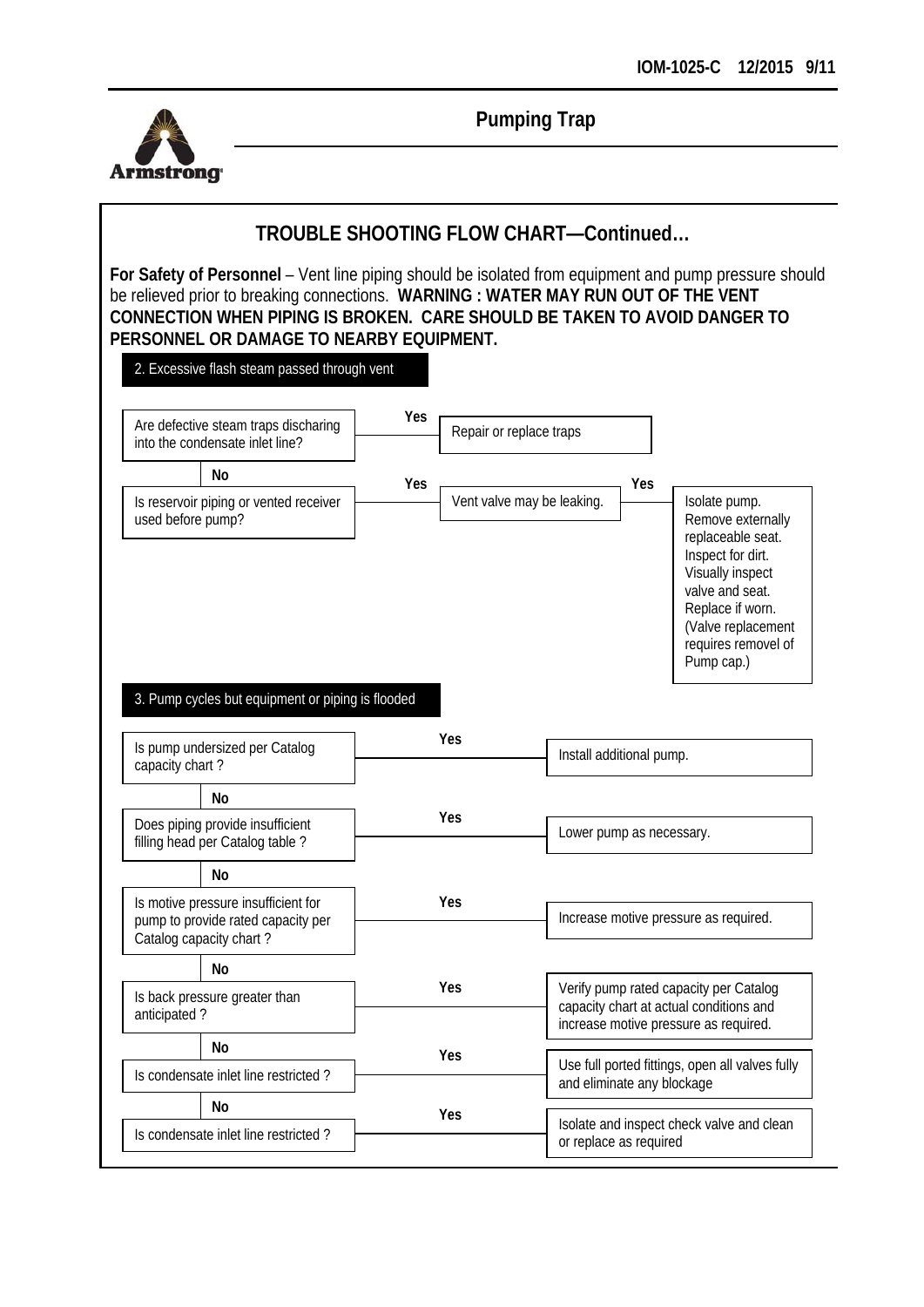

## **TROUBLE SHOOTING FLOW CHART—Continued…**

| Is motive pressure insufficient?                                                                                                            |  | <b>Yes</b> | Increase motive pressure to 1.0 bar<br>greater than back pressure.                                                                                                             |     |                              |
|---------------------------------------------------------------------------------------------------------------------------------------------|--|------------|--------------------------------------------------------------------------------------------------------------------------------------------------------------------------------|-----|------------------------------|
| N <sub>o</sub>                                                                                                                              |  |            |                                                                                                                                                                                |     |                              |
| Are motive pressure and static back<br>pressure at pump equal?                                                                              |  | <b>Yes</b> | Check for a closed downstream<br>valve or line blockage                                                                                                                        |     |                              |
| No                                                                                                                                          |  | Yes        |                                                                                                                                                                                |     |                              |
| Is discharge check valve stuck closed?                                                                                                      |  |            | Isolate and inspect chack valve and<br>clean or replace as required.                                                                                                           |     |                              |
| Isolate vent line from equipment being drained<br>and break piping at pump vent connection.                                                 |  |            |                                                                                                                                                                                |     |                              |
| With condensate inlet and discharge lines<br>closed and motive pressure line slowly opened,<br>does leakage occur at vent connection?<br>No |  |            | Remove externally replaceable inlet<br>seat and inspect for dirt. Visually<br>inspect valve and seat. Replace if<br>worn. (Valve replacement requires<br>removal of Pump cap.) |     |                              |
| Slowly open condensate inlet line and, with                                                                                                 |  | <b>Yes</b> |                                                                                                                                                                                | Yes |                              |
| motive pressure line open, observe vent<br>connection (keeping personnal clear). Does                                                       |  |            | Are springs broken?<br>No                                                                                                                                                      |     | Replace<br>Required<br>Parts |
|                                                                                                                                             |  |            |                                                                                                                                                                                |     |                              |
| liquid run out vent connection?                                                                                                             |  |            | <b>Contact Local Armstrong</b><br>Representative.                                                                                                                              |     |                              |
| No                                                                                                                                          |  |            |                                                                                                                                                                                |     |                              |
| If mechanism cycled, open liquid discharge line.<br>Does pump work normally?                                                                |  | <b>Yes</b> | Vent line may be vapor locked.<br>Ensure it's self draining.                                                                                                                   |     |                              |
| No                                                                                                                                          |  |            |                                                                                                                                                                                |     |                              |
| If mechanism does not cycle, is an upstream<br>valve closed?                                                                                |  | <b>Yes</b> | Open valve.                                                                                                                                                                    |     |                              |
| No                                                                                                                                          |  | Yes        |                                                                                                                                                                                |     |                              |